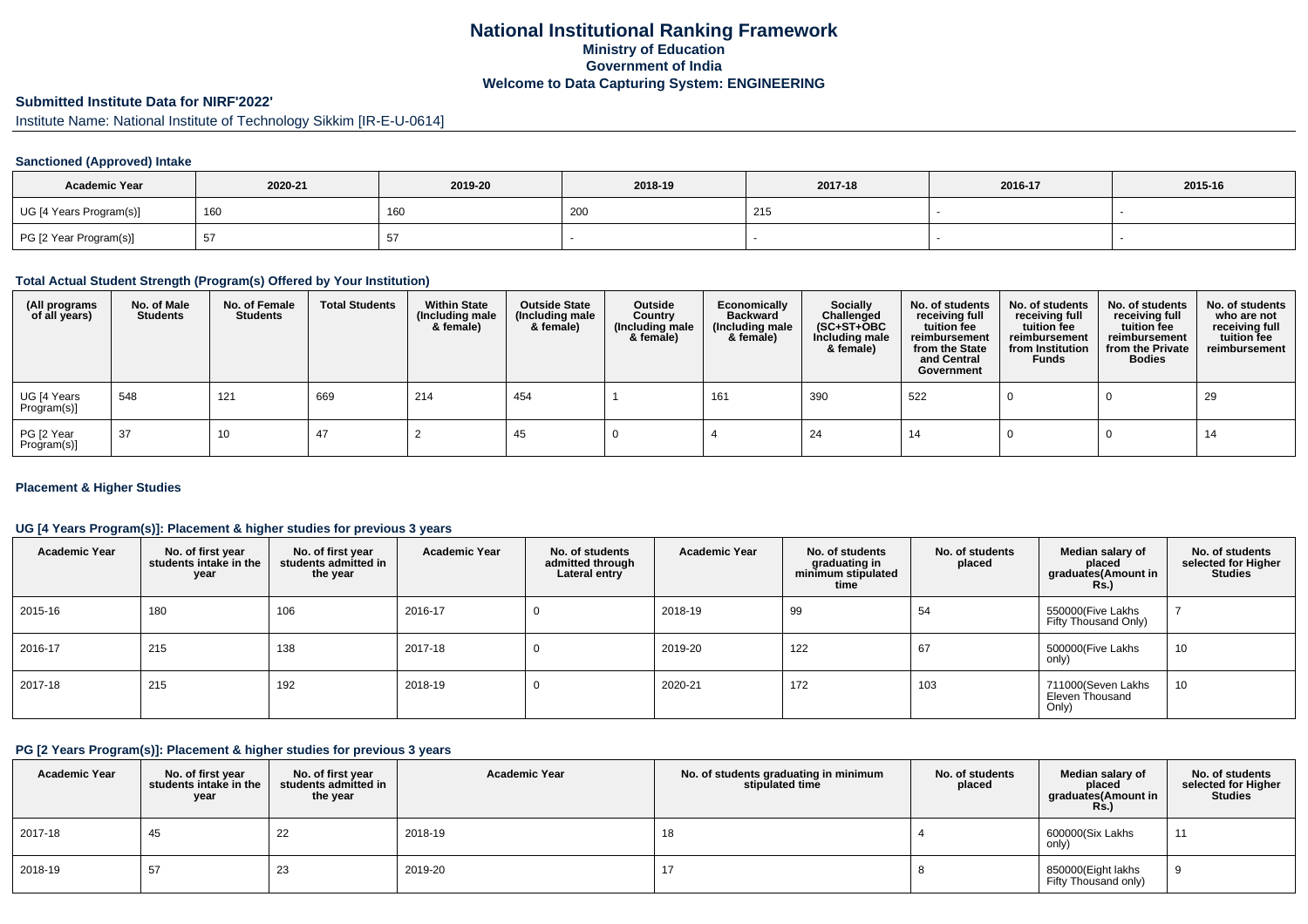| 2019-20 |  |  | 2020-21 | -11 |  | 1170000(Eleven Lakhs<br>Thousano<br><b>Covent</b><br>only) |  |
|---------|--|--|---------|-----|--|------------------------------------------------------------|--|
|---------|--|--|---------|-----|--|------------------------------------------------------------|--|

#### **Ph.D Student Details**

| Ph.D (Student pursuing doctoral program till 2020-21 Students admitted in the academic year 2020-21 should not be entered here.) |                                                            |         |         |  |  |  |
|----------------------------------------------------------------------------------------------------------------------------------|------------------------------------------------------------|---------|---------|--|--|--|
|                                                                                                                                  | <b>Total Students</b>                                      |         |         |  |  |  |
| Full Time                                                                                                                        |                                                            | 47      |         |  |  |  |
| Part Time                                                                                                                        |                                                            |         |         |  |  |  |
|                                                                                                                                  | No. of Ph.D students graduated (including Integrated Ph.D) |         |         |  |  |  |
|                                                                                                                                  | 2020-21                                                    | 2019-20 | 2018-19 |  |  |  |
| Full Time                                                                                                                        |                                                            |         |         |  |  |  |
| Part Time                                                                                                                        |                                                            |         |         |  |  |  |

## **Financial Resources: Utilised Amount for the Capital expenditure for previous 3 years**

| <b>Academic Year</b>                                                                                                                                                                      | 2020-21                                                                                             | 2019-20                                                                                               | 2018-19                                                                                             |  |  |  |  |  |
|-------------------------------------------------------------------------------------------------------------------------------------------------------------------------------------------|-----------------------------------------------------------------------------------------------------|-------------------------------------------------------------------------------------------------------|-----------------------------------------------------------------------------------------------------|--|--|--|--|--|
|                                                                                                                                                                                           | <b>Utilised Amount</b>                                                                              | <b>Utilised Amount</b>                                                                                | <b>Utilised Amount</b>                                                                              |  |  |  |  |  |
| Annual Capital Expenditure on Academic Activities and Resources (excluding expenditure on buildings)                                                                                      |                                                                                                     |                                                                                                       |                                                                                                     |  |  |  |  |  |
| Library (Books, Journals and e-Resources only)                                                                                                                                            | 2316202 (Twenty Three Lakhs Sixteen Thousand Two<br>Hundred Two Rupees only)                        | 2216951 (Twenty Two Lakhs Sixteen Thousand Nine Hundred<br>Fifty One Rupees only)                     | 7761920 (Seventy Seven Lakhs Sixty One Thousand Nine<br>Hundred Twenty Rupees only)                 |  |  |  |  |  |
| New Equipment and software for Laboratories                                                                                                                                               | 13897215 (One Crore Thirty Eight Lakhs Ninety Seven<br>Thousand Two Hundred Fifteen Rupees only)    | 88590405 (Eight Crore Eighty Five Lakhs Ninety Thousand<br>Four Hundred Five Rupees only)             | $0$ (Zero)                                                                                          |  |  |  |  |  |
| <b>Engineering Workshops</b>                                                                                                                                                              | 6948606 (Sixteen Nine Lakhs Forty Eight Thousand Six<br>Hundred Six Rupees only)                    | 0 (Zero)                                                                                              | $0$ (Zero)                                                                                          |  |  |  |  |  |
| Other expenditure on creation of Capital Assets (For setting up<br>classrooms, seminar hall, conference hall, library, Lab, Engg<br>workshops excluding expenditure on Land and Building) | 42269623 (Four Crore Twenty Two Lakhs Sixty Nine Thousand<br>Six Hundred Twenty Three Rupees only ) | 199966275 (Ninety Crore Ninety Nine Lakhs Sixty Six<br>Thousand Two Hundred Seventy Five Rupees only) | 31933688 (Three Crore Nineteen Lakhs Thirty Three Thousand<br>Six Hundred Eighty Eight Rupees only) |  |  |  |  |  |

## **Financial Resources: Utilised Amount for the Operational expenditure for previous 3 years**

| <b>Academic Year</b>                                                                                                              | 2020-21                                                     | 2019-20                                                  | 2018-19                                                  |  |  |  |  |  |
|-----------------------------------------------------------------------------------------------------------------------------------|-------------------------------------------------------------|----------------------------------------------------------|----------------------------------------------------------|--|--|--|--|--|
|                                                                                                                                   | <b>Utilised Amount</b>                                      | <b>Utilised Amount</b>                                   | <b>Utilised Amount</b>                                   |  |  |  |  |  |
| <b>Annual Operational Expenditure</b>                                                                                             |                                                             |                                                          |                                                          |  |  |  |  |  |
| Salaries (Teaching and Non Teaching staff)                                                                                        | 103573619 (Ten Crore Thirty Five Lakhs Seventy Three        | 100620537 (Ten Crore Six Lakhs Twenty Thousand Five      | 92024167 (Nine Crore Twenty Lakhs Twenty Four Thousand   |  |  |  |  |  |
|                                                                                                                                   | Thousand Six Hundred Forty Nine Rupees only )               | Hundred Thirty Seven Rupees only)                        | One Hundred Sixty Seven Rupees only)                     |  |  |  |  |  |
| Maintenance of Academic Infrastructure or consumables and                                                                         | 46894632 (Four Crore Sixty Eight Lakhs Ninety Four Thousand | 64257829 (Six Crore Forty Two Lakhs Fifty Seven Thousand | 76601065 (Seven Crore Sixty Six Lakhs One Thousand Sixty |  |  |  |  |  |
| other running expenditures(excluding maintenance of hostels<br>and allied services, rent of the building, depreciation cost, etc) | Six Hundred Thirty Two Rupees only)                         | Eight Hundred Twenty Nine Rupees only)                   | Five Rupees only)                                        |  |  |  |  |  |
| Seminars/Conferences/Workshops                                                                                                    | 2472610 (Twenty Four Lakhs Seventy Two Thousand Six         | 5036813 (Fifty Lakhs Thirty Six Thousand Eight Hundred   | 1120020 (Eleven Lakhs Twenty Thousand Twenty Rupees      |  |  |  |  |  |
|                                                                                                                                   | Hundred Ten Rupees Only)                                    | Thirteen Rupees Only)                                    | Only)                                                    |  |  |  |  |  |

**IPR**

| Calendar year | ---<br><b>2020</b> | 2019 | 2018 |
|---------------|--------------------|------|------|
|---------------|--------------------|------|------|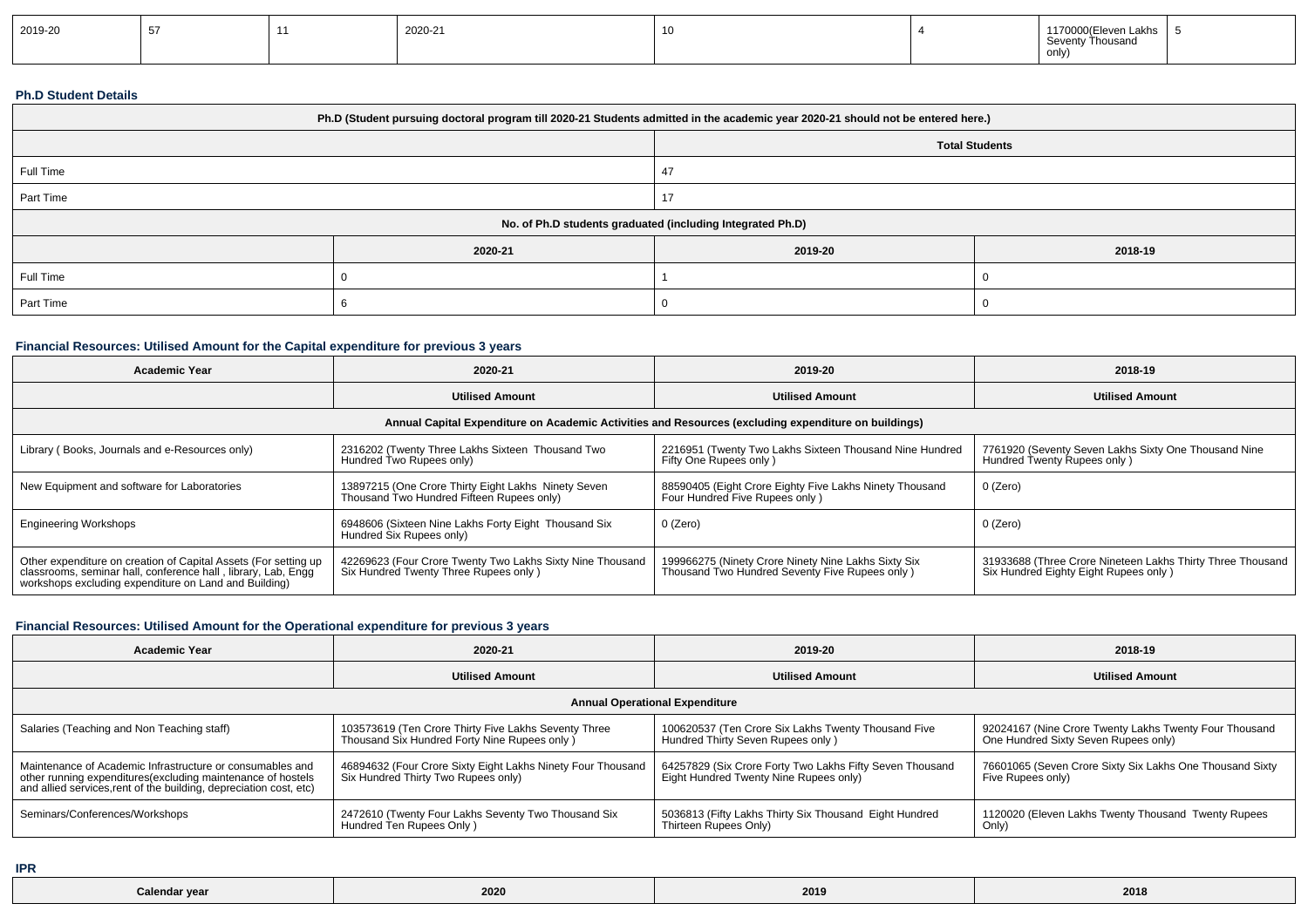| No. of Patents Published |  |  |
|--------------------------|--|--|
| No. of Patents Granted   |  |  |

## **Sponsored Research Details**

| <b>Financial Year</b>                    | 2020-21                                                                  | 2019-20     | 2018-19                                                                                                                                    |
|------------------------------------------|--------------------------------------------------------------------------|-------------|--------------------------------------------------------------------------------------------------------------------------------------------|
| Total no. of Sponsored Projects          |                                                                          |             |                                                                                                                                            |
| Total no. of Funding Agencies            |                                                                          |             |                                                                                                                                            |
| Total Amount Received (Amount in Rupees) | 4034633                                                                  | 5092427     | 3656825                                                                                                                                    |
| Amount Received in Words                 | Forty Lakhs Thirty Four Thousand Six Hundred Thirty Three<br>Rupees only | Rupees only | Fifty Lakhs Ninety Two Thousand Four Hundred Twenty Seven   Thirty Six Lakhs Fifty Six Thousand Eight Hundred Twenty Five  <br>Rupees only |

## **Consultancy Project Details**

| <b>Financial Year</b>                    | 2020-21 | 2019-20              | 2018-19                                |
|------------------------------------------|---------|----------------------|----------------------------------------|
| Total no. of Consultancy Projects        |         |                      |                                        |
| Total no. of Client Organizations        |         |                      |                                        |
| Total Amount Received (Amount in Rupees) |         | 100000               | 350000                                 |
| Amount Received in Words                 | Zero    | One Lakh Rupees Only | Three Lakhs Fifty Thousand Rupees only |

# **PCS Facilities: Facilities of physically challenged students**

| 1. Do your institution buildings have Lifts/Ramps?                                                                                                         | Yes, more than 60% of the buildings |
|------------------------------------------------------------------------------------------------------------------------------------------------------------|-------------------------------------|
| 2. Do your institution have provision for walking aids, including wheelchairs and transportation from one building to another for<br>handicapped students? | Yes                                 |
| 3. Do your institution buildings have specially designed toilets for handicapped students?                                                                 | Yes, more than 60% of the buildings |

# **Faculty Details**

| Srno | Name                          | Age | Designation                | Gender | Qualification | <b>Experience (In</b><br>Months) | <b>Currently working</b><br>with institution? | <b>Joining Date</b> | <b>Leaving Date</b>      | <b>Association type</b> |
|------|-------------------------------|-----|----------------------------|--------|---------------|----------------------------------|-----------------------------------------------|---------------------|--------------------------|-------------------------|
|      | Dr Reshmi Dhara               | 38  | <b>Assistant Professor</b> | Female | Ph.D          | 136                              | Yes                                           | 28-12-2015          | $\sim$                   | Regular                 |
|      | Dr Surajit Kundu              | 36  | <b>Assistant Professor</b> | Male   | Ph.D          | 136                              | Yes                                           | 31-12-2015          | $\sim$                   | Regular                 |
|      | Dr Om Prakash                 | 36  | <b>Assistant Professor</b> | Male   | Ph.D          | 96                               | Yes                                           | 31-12-2015          | $\sim$                   | Regular                 |
|      | Dr Tarun Biswas               | 33  | <b>Assistant Professor</b> | Male   | Ph.D          | 108                              | Yes                                           | 28-12-2015          | $\overline{\phantom{a}}$ | Regular                 |
| 5    | Dr Md Sarfaraj Alam<br>Ansari | 41  | Assistant Professor        | Male   | Ph.D          | 167                              | Yes                                           | 23-12-2015          | $\sim$                   | Regular                 |
| 6    | Dr Hemant Kumar<br>Kathania   | 34  | <b>Assistant Professor</b> | Male   | Ph.D          | 108                              | Yes                                           | 28-12-2015          | --                       | Regular                 |
|      | Dr Ravi Srivastava            | 36  | <b>Assistant Professor</b> | Male   | Ph.D          | 102                              | Yes                                           | 28-12-2015          | $\sim$                   | Regular                 |
| 8    | Dr Pankaj Kumar<br>Keserwani  | 39  | <b>Assistant Professor</b> | Male   | Ph.D          | 141                              | Yes                                           | 28-12-2015          | $\sim$                   | Regular                 |
| 9    | Dr Gopa Bhaumik               | 35  | <b>Assistant Professor</b> | Female | Ph.D          | 132                              | Yes                                           | 23-12-2015          | --                       | Regular                 |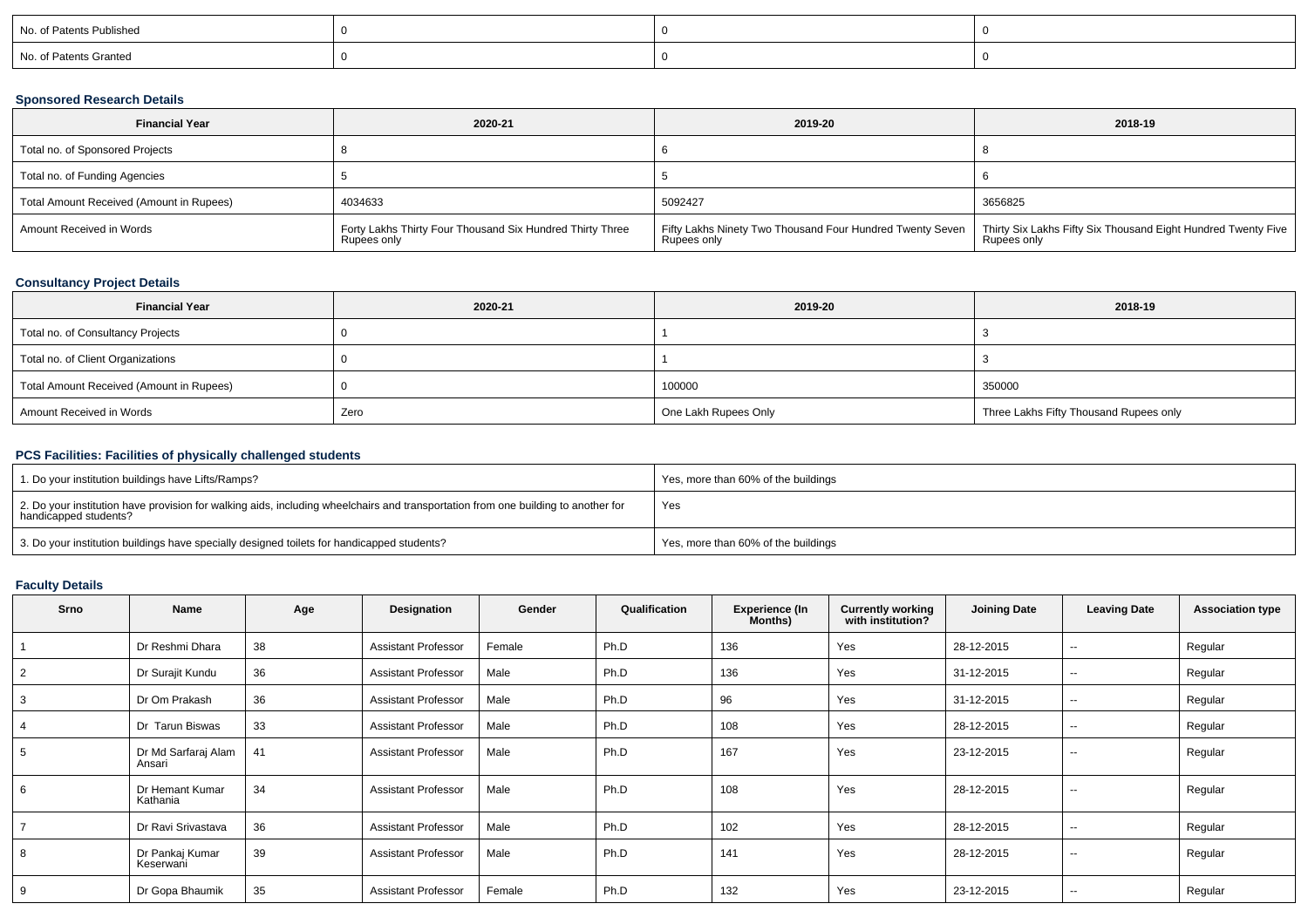| 10 | Dr Achintesh<br>Narayan Biswas | 40 | <b>Assistant Professor</b> | Male   | Ph.D   | 186 | Yes | 11-01-2016 | $\overline{\phantom{a}}$ | Regular             |
|----|--------------------------------|----|----------------------------|--------|--------|-----|-----|------------|--------------------------|---------------------|
| 11 | Dr Molay Roy                   | 37 | <b>Assistant Professor</b> | Male   | Ph.D   | 73  | Yes | 30-12-2015 | $\sim$                   | Regular             |
| 12 | Dr Sanjay Kumar<br>Jana        | 41 | <b>Assistant Professor</b> | Male   | Ph.D   | 168 | Yes | 31-12-2015 | н.                       | Regular             |
| 13 | Dr Sumit Saha                  | 37 | <b>Assistant Professor</b> | Male   | Ph.D   | 110 | Yes | 03-08-2016 | ⊷.                       | Regular             |
| 14 | Dr Anjan Kumar Ray             | 41 | <b>Assistant Professor</b> | Male   | Ph.D   | 244 | Yes | 31-12-2015 | $\overline{\phantom{a}}$ | Regular             |
| 15 | Dr Anindya Biswas              | 41 | <b>Assistant Professor</b> | Male   | Ph.D   | 185 | Yes | 20-01-2016 | -−                       | Regular             |
| 16 | Dr Dhananjay<br>Tripathi       | 37 | <b>Assistant Professor</b> | Male   | Ph.D   | 144 | Yes | 28-12-2015 |                          | Regular             |
| 17 | Dr Shambhunath<br>Barman       | 37 | <b>Assistant Professor</b> | Male   | Ph.D   | 102 | Yes | 28-12-2015 | --                       | Regular             |
| 18 | Dr Taraknath Kundu             | 44 | <b>Assistant Professor</b> | Male   | Ph.D   | 232 | Yes | 28-12-2015 | $\overline{a}$           | Regular             |
| 19 | Dr Ranjan Basak                | 48 | <b>Assistant Professor</b> | Male   | Ph.D   | 250 | Yes | 18-01-2016 | Ξ.                       | Regular             |
| 20 | Dr Pradeep Kumar               | 35 | <b>Assistant Professor</b> | Male   | Ph.D   | 85  | Yes | 21-06-2016 | $\sim$                   | Regular             |
| 21 | Dr Pratyay Kuila               | 35 | <b>Assistant Professor</b> | Male   | Ph.D   | 121 | Yes | 14-01-2016 | ⊷.                       | Regular             |
| 22 | Dr Sangram Ray                 | 37 | <b>Assistant Professor</b> | Male   | Ph.D   | 142 | Yes | 31-12-2015 | $\sim$                   | Regular             |
| 23 | Dr Banavath Balaji<br>Naik     | 31 | <b>Assistant Professor</b> | Male   | Ph.D   | 96  | Yes | 28-12-2015 | $\overline{\phantom{a}}$ | Regular             |
| 24 | Dr Md Nurujjaman               | 43 | <b>Assistant Professor</b> | Male   | Ph.D   | 204 | Yes | 28-12-2015 |                          | Regular             |
| 25 | Dr Aurobinda Panda             | 37 | <b>Assistant Professor</b> | Male   | Ph.D   | 72  | Yes | 01-02-2016 | --                       | Regular             |
| 26 | Dr Sourav Mallick              | 38 | <b>Assistant Professor</b> | Male   | Ph.D   | 118 | Yes | 31-12-2015 | $\overline{\phantom{a}}$ | Regular             |
| 27 | Dr Nidhi Govil                 | 53 | <b>Assistant Professor</b> | Female | Ph.D   | 167 | Yes | 18-08-2017 | $\overline{\phantom{a}}$ | Adhoc / Contractual |
| 28 | Dr Ayan Chatterjee             | 32 | <b>Assistant Professor</b> | Male   | Ph.D   | 54  | Yes | 07-02-2018 | ⊷.                       | Adhoc / Contractual |
| 29 | Dr Sukanta Dhar                | 38 | <b>Assistant Professor</b> | Male   | Ph.D   | 48  | Yes | 31-08-2017 | -−                       | Adhoc / Contractual |
| 30 | Dr Sumantra<br>Bhattacharaya   | 38 | <b>Assistant Professor</b> | Male   | Ph.D   | 133 | Yes | 09-02-2018 | --                       | Adhoc / Contractual |
| 31 | Dr Biplab Kumar<br>Maiti       | 42 | <b>Assistant Professor</b> | Male   | Ph.D   | 36  | Yes | 07-07-2019 | $\overline{\phantom{a}}$ | Adhoc / Contractual |
| 32 | Dr Kushal Ghosh                | 33 | <b>Assistant Professor</b> | Male   | Ph.D   | 108 | Yes | 11-01-2019 |                          | Adhoc / Contractual |
| 33 | Mr Gajendra Singh<br>Shekhawat | 33 | Assistant Professor        | Male   | M.Tech | 48  |     | 29-12-2018 | 30-06-2021               | Adhoc / Contractual |
| 34 | Mr Uddalak<br>Chatterjee       | 37 | <b>Assistant Professor</b> | Male   | M.Tech | 144 | No  | 21-01-2019 | 30-06-2021               | Adhoc / Contractual |
| 35 | Dr Anamika Sharma              | 30 | <b>Assistant Professor</b> | Female | Ph.D   | 30  | No  | 19-07-2019 | 01-01-2021               | Adhoc / Contractual |
| 36 | Mr Sumit Kumar                 | 28 | <b>Assistant Professor</b> | Male   | M.Tech | 60  | Yes | 10-01-2019 | Щ,                       | Adhoc / Contractual |
| 37 | Dr Debajit Saha                | 35 | <b>Assistant Professor</b> | Male   | Ph.D   | 72  | Yes | 19-07-2015 | Щ,                       | Adhoc / Contractual |
| 38 | Dr Kuntal Mandal               | 40 | <b>Assistant Professor</b> | Male   | Ph.D   | 122 | Yes | 08-02-2017 | $\overline{\phantom{a}}$ | Adhoc / Contractual |
| 39 | Mr Jogi Paul                   | 29 | <b>Assistant Professor</b> | Male   | M.Tech | 42  | No  | 09-02-2018 | 30-06-2021               | Adhoc / Contractual |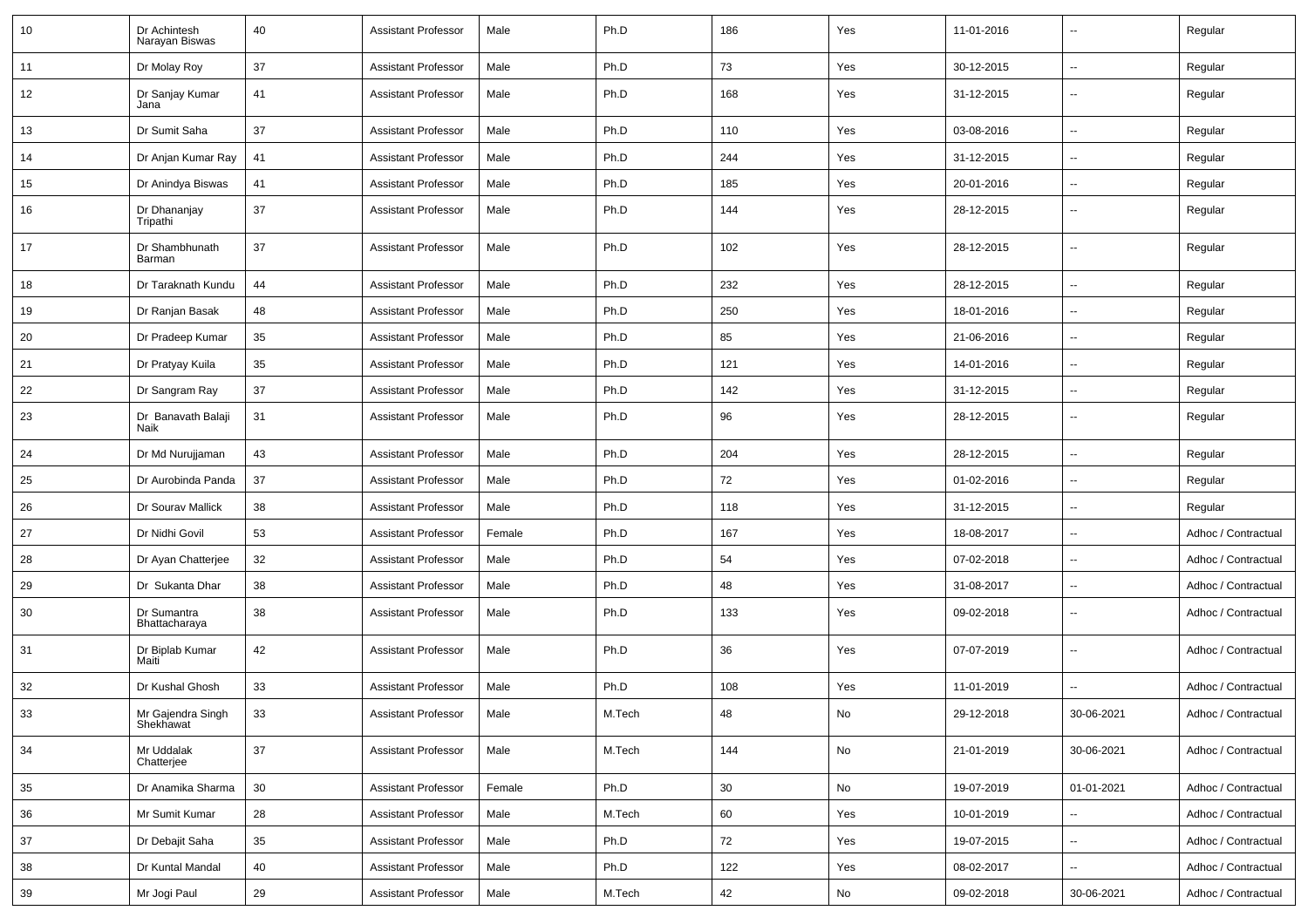| 40 | Dr Amit Kumar<br>Yadav      | 35 | <b>Assistant Professor</b> | Male   | Ph.D   | 72  | Yes | 14-07-2015 | $\overline{\phantom{a}}$ | Adhoc / Contractual |
|----|-----------------------------|----|----------------------------|--------|--------|-----|-----|------------|--------------------------|---------------------|
| 41 | Mr Susanta Kumar<br>Pradhan | 36 | <b>Assistant Professor</b> | Male   | M.Tech | 120 | Yes | 31-08-2017 | $\sim$                   | Adhoc / Contractual |
| 42 | Mr Pratik Kumar<br>Shaw     | 28 | <b>Assistant Professor</b> | Male   | M.Tech | 48  | Yes | 28-08-2017 | $\sim$                   | Adhoc / Contractual |
| 43 | Dr Abhishek Rajan           | 34 | <b>Assistant Professor</b> | Male   | Ph.D   | 89  | Yes | 07-02-2018 | $\sim$                   | Adhoc / Contractual |
| 44 | Dr Suresh Kumar<br>Choubey  | 41 | <b>Assistant Professor</b> | Male   | Ph.D   | 89  | Yes | 31-08-2017 | $\overline{\phantom{a}}$ | Adhoc / Contractual |
| 45 | Mr Manohar Kumar            | 27 | Assistant Professor        | Male   | M.Tech | 41  | No  | 24-02-2018 | 30-06-2021               | Adhoc / Contractual |
| 46 | Dr Bibhuti Bhusan<br>Nayak  | 42 | <b>Assistant Professor</b> | Male   | Ph.D   | 180 | Yes | 15-07-2019 | $\sim$                   | Adhoc / Contractual |
| 47 | Dr Pradip Mondal            | 34 | <b>Assistant Professor</b> | Male   | Ph.D   | 53  | No  | 20-08-2018 | 13-12-2021               | Adhoc / Contractual |
| 48 | Dr Richa Mishra             | 33 | Assistant Professor        | Female | Ph.D   | 108 | Yes | 20-08-2018 | $\overline{\phantom{a}}$ | Adhoc / Contractual |
| 49 | Dr Prasenjit Dey            | 33 | <b>Assistant Professor</b> | Male   | Ph.D   | 36  | Yes | 24-07-2018 | $\sim$                   | Adhoc / Contractual |
| 50 | Dr Anulekha Saha            | 33 | <b>Assistant Professor</b> | Female | Ph.D   | 48  | Yes | 24-07-2018 | $\sim$                   | Adhoc / Contractual |
| 51 | Dr Kirti Tewari             | 27 | <b>Assistant Professor</b> | Female | Ph.D   | 36  | Yes | 15-07-2019 | $\overline{\phantom{a}}$ | Adhoc / Contractual |
| 52 | Dr Jeetendra Singh          | 36 | <b>Assistant Professor</b> | Male   | Ph.D   | 66  | Yes | 15-07-2019 | $\overline{\phantom{a}}$ | Adhoc / Contractual |
| 53 | Dr Avinash Kumar            | 32 | <b>Assistant Professor</b> | Male   | Ph.D   | 30  | Yes | 15-01-2019 | $\sim$                   | Adhoc / Contractual |
| 54 | Mr Shashank<br>Dwivedi      | 48 | <b>Assistant Professor</b> | Male   | M.Tech | 158 | No  | 15-01-2019 | 25-06-2020               | Adhoc / Contractual |
| 55 | Dr Sangita Deb<br>Barman    | 32 | <b>Assistant Professor</b> | Female | Ph.D   | 53  | No  | 08-02-2017 | 13-11-2020               | Adhoc / Contractual |
| 56 | Dr Sabyasachi<br>Pramanik   | 30 | <b>Assistant Professor</b> | Male   | Ph.D   | 51  | No  | 10-01-2019 | 01-10-2020               | Adhoc / Contractual |
| 57 | Dr Shitendu Some            | 32 | <b>Assistant Professor</b> | Male   | Ph.D   | 44  | Yes | 07-08-2019 | $\overline{\phantom{a}}$ | Adhoc / Contractual |
| 58 | Dr Doordashi<br>Chatterjee  | 34 | <b>Assistant Professor</b> | Male   | Ph.D   | 94  | Yes | 17-01-2020 | $\sim$                   | Adhoc / Contractual |
| 59 | Dr Rahul Biswas             | 29 | Assistant Professor        | Male   | Ph.D   | 57  | Yes | 18-01-2020 | $\sim$                   | Adhoc / Contractual |
| 60 | Dr Souvik Patra             | 31 | <b>Assistant Professor</b> | Male   | Ph.D   | 96  | Yes | 20-01-2020 | $\ddotsc$                | Adhoc / Contractual |
| 61 | Mr Bikram Paul              | 29 | <b>Assistant Professor</b> | Male   | M.Tech | 56  | No  | 17-01-2020 | 30-06-2021               | Adhoc / Contractual |
| 62 | Dr Rahul Pal                | 29 | <b>Assistant Professor</b> | Male   | Ph.D   | 19  | Yes | 03-02-2020 | $\sim$                   | Adhoc / Contractual |
| 63 | Dr Dipayan Das              | 31 | <b>Assistant Professor</b> | Male   | Ph.D   | 66  | Yes | 18-01-2020 | $\sim$                   | Adhoc / Contractual |
| 64 | Mr Ayan Pramanick           | 37 | <b>Assistant Professor</b> | Male   | M.Tech | 36  | No  | 17-01-2020 | 16-04-2021               | Adhoc / Contractual |
| 65 | Ms Samya Muhuri             | 31 | <b>Assistant Professor</b> | Female | M.Tech | 29  | No  | 15-01-2020 | 01-07-2020               | Adhoc / Contractual |
| 66 | Ms Sayani Mondal            | 34 | <b>Assistant Professor</b> | Female | M.Tech | 76  | No  | 16-01-2020 | 31-01-2021               | Adhoc / Contractual |
| 67 | Dr Sudipta Das              | 35 | <b>Assistant Professor</b> | Male   | Ph.D   | 65  | Yes | 05-05-2019 |                          | Adhoc / Contractual |
| 68 | Mr Indrajit Das             | 33 | Assistant Professor        | Male   | M.Tech | 37  | No  | 03-02-2020 | 31-01-2021               | Adhoc / Contractual |
| 69 | Dr Marxia Oli Sigo          | 44 | <b>Assistant Professor</b> | Male   | Ph.D   | 35  | Yes | 03-09-2019 | $\sim$                   | Adhoc / Contractual |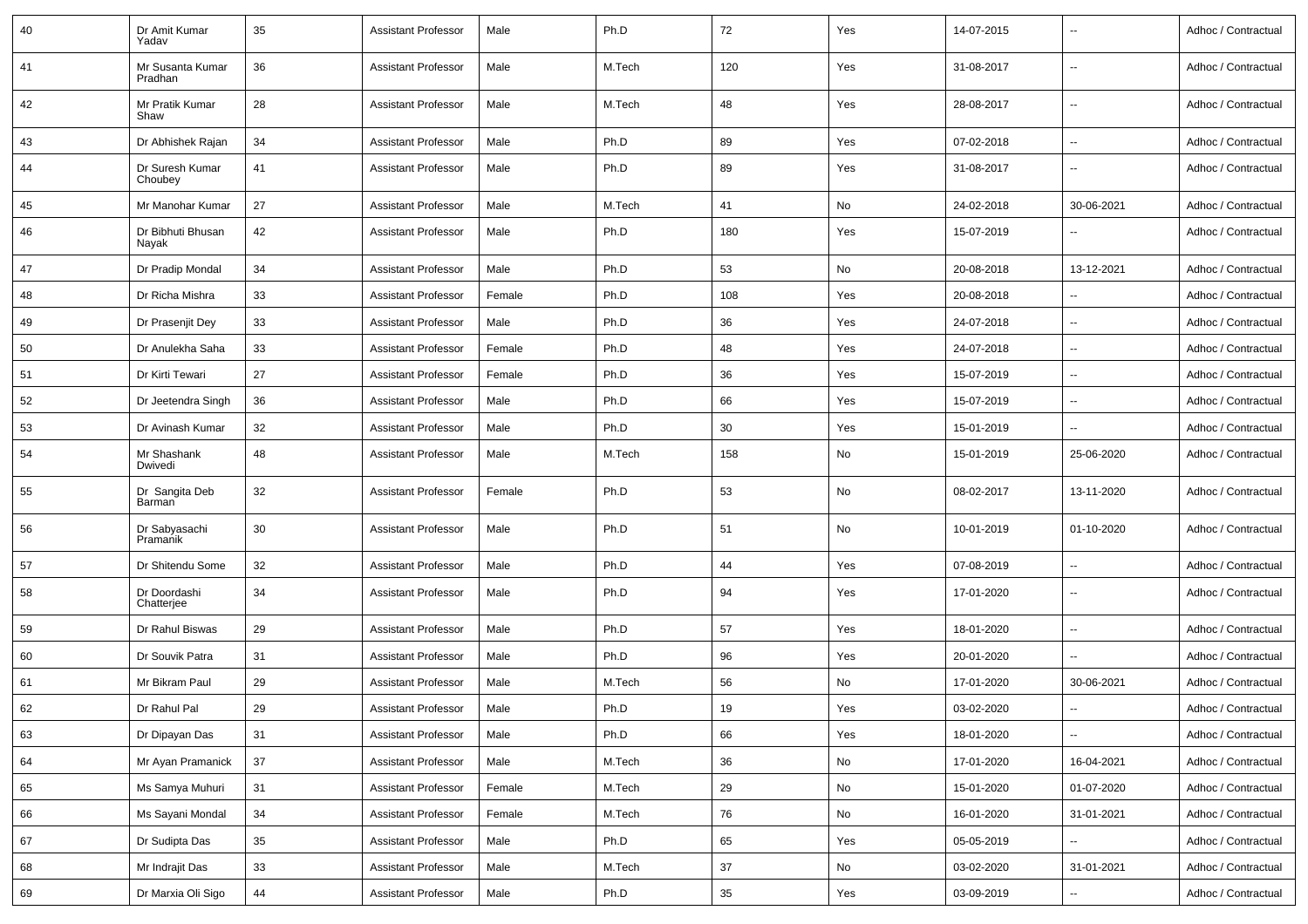| 70 | Dr Prashant Jha              | 31 | Assistant Professor        | Male   | Ph.D            | 18           | Yes | 17-01-2020 | $\overline{\phantom{a}}$ | Adhoc / Contractual |
|----|------------------------------|----|----------------------------|--------|-----------------|--------------|-----|------------|--------------------------|---------------------|
| 71 | Dr Sruthi Guru               | 37 | Assistant Professor        | Female | Ph.D            | 16           | No  | 01-01-2020 | 02-05-2021               | Adhoc / Contractual |
| 72 | Dr kumud Tripathi            | 31 | <b>Assistant Professor</b> | Female | Ph.D            | 28           | Yes | 12-02-2021 | $\overline{\phantom{a}}$ | Adhoc / Contractual |
| 73 | Dr Anand Kumar<br>Mishra     | 31 | <b>Assistant Professor</b> | Male   | Ph.D            | 23           | Yes | 04-02-2021 | $\overline{\phantom{a}}$ | Adhoc / Contractual |
| 74 | Dr Sumantra<br>Bhattacharjee | 38 | <b>Assistant Professor</b> | Male   | Ph.D            | 133          | No  | 09-02-2018 | 01-07-2020               | Adhoc / Contractual |
| 75 | Mr Debashish Roy             | 35 | <b>Assistant Professor</b> | Male   | M.Tech          | 78           | Yes | 08-02-2017 | $\overline{\phantom{a}}$ | Adhoc / Contractual |
| 76 | Mr Neelanjan Dutta           | 29 | <b>Assistant Professor</b> | Male   | M.Tech          | 70           | Yes | 16-08-2016 | --                       | Adhoc / Contractual |
| 77 | Arabinda Ghosh               | 30 | Other                      | Male   | M.E.            | 59           | Yes | 16-08-2016 | $\sim$                   | Other               |
| 78 | Lakshman R                   | 32 | Other                      | Male   | M.E.            | 64           | Yes | 01-03-2016 | $\sim$                   | Other               |
| 79 | RAJANIKANTA<br><b>SAHOO</b>  | 26 | Other                      | Male   | M.E.            | 41           | Yes | 16-07-2018 | $\overline{\phantom{a}}$ | Other               |
| 80 | Debanjan Mukherjee           | 35 | Other                      | Male   | M.E.            | 59           | Yes | 04-08-2017 | $\overline{\phantom{a}}$ | Other               |
| 81 | ARNAB SOM                    | 30 | Other                      | Male   | M.E.            | 35           | Yes | 26-08-2019 | $\sim$                   | Other               |
| 82 | Dhananjay Kumar              | 32 | Other                      | Male   | M.E.            | 39           | Yes | 09-05-2019 | $\overline{\phantom{a}}$ | Other               |
| 83 | ROMIO ATHA                   | 32 | Other                      | Male   | M.E.            | 35           | Yes | 26-08-2019 | $\overline{\phantom{a}}$ | Other               |
| 84 | George Biswas                | 28 | Other                      | Male   | M.Sc(Phy)       | 65           | Yes | 01-03-2017 | $\overline{\phantom{a}}$ | Other               |
| 85 | Anish Rai                    | 27 | Other                      | Male   | M.Sc(Phy)       | 35           | Yes | 20-08-2019 | $\overline{\phantom{a}}$ | Other               |
| 86 | Pintu Kumar Ram              | 31 | Other                      | Male   | M.E.            | 65           | Yes | 08-03-2017 | $\sim$                   | Other               |
| 87 | RAMANAND DAS                 | 24 | Other                      | Male   | M.Sc.           | 35           | Yes | 26-08-2019 | $\sim$                   | Other               |
| 88 | RAHUL DEO<br><b>VERMA</b>    | 34 | Other                      | Male   | M.E.            | 78           | Yes | 18-01-2016 | $\overline{\phantom{a}}$ | Other               |
| 89 | Srijan Narayan<br>Chowdhury  | 28 | Other                      | Male   | M.Sc.           | 47           | Yes | 18-07-2018 | $\sim$                   | Other               |
| 90 | Srijana Subba                | 28 | Other                      | Female | M.Sc.           | 59           | Yes | 16-08-2017 | $\overline{\phantom{a}}$ | Other               |
| 91 | Vivek Kumar                  | 31 | Other                      | Male   | M.E.            | 71           | Yes | 16-08-2016 | $\sim$                   | Other               |
| 92 | <b>SUBHANIL MAITY</b>        | 35 | Other                      | Male   | M.E.            | 72           | Yes | 14-07-2016 | $\sim$                   | Other               |
| 93 | Omkar Singh                  | 27 | Other                      | Male   | M.Tech          | $\mathbf{3}$ | Yes | 24-04-2021 | $\sim$                   | Other               |
| 94 | Dheeraj Pandey               | 28 | Other                      | Male   | M.Tech          | 3            | Yes | 27-04-2021 | $\overline{\phantom{a}}$ | Other               |
| 95 | <b>ISLAVATU<br/>SRIKANTH</b> | 36 | Other                      | Male   | M.Tech          | $\mathbf{3}$ | Yes | 24-04-2021 | $\overline{\phantom{a}}$ | Other               |
| 96 | Sanjana<br>Chakraborty       | 25 | Other                      | Female | M.A.(Sociology) | $\mathbf{3}$ | Yes | 22-05-2021 | $\sim$                   | Other               |
| 97 | Santanu Ghosh                | 30 | Other                      | Male   | M.Tech          | $\mathbf{3}$ | Yes | 15-04-2021 | $\overline{\phantom{a}}$ | Other               |
| 98 | SANTANU SARKAR               | 31 | Other                      | Male   | M.Sc(Phy)       | $\mathbf{3}$ | Yes | 11-05-2021 | $\sim$                   | Other               |
| 99 | Salam Rabindrajit<br>Luwang  | 26 | Other                      | Male   | M.Sc(Phy)       | $\mathbf{3}$ | Yes | 27-04-2021 | $\overline{\phantom{a}}$ | Other               |